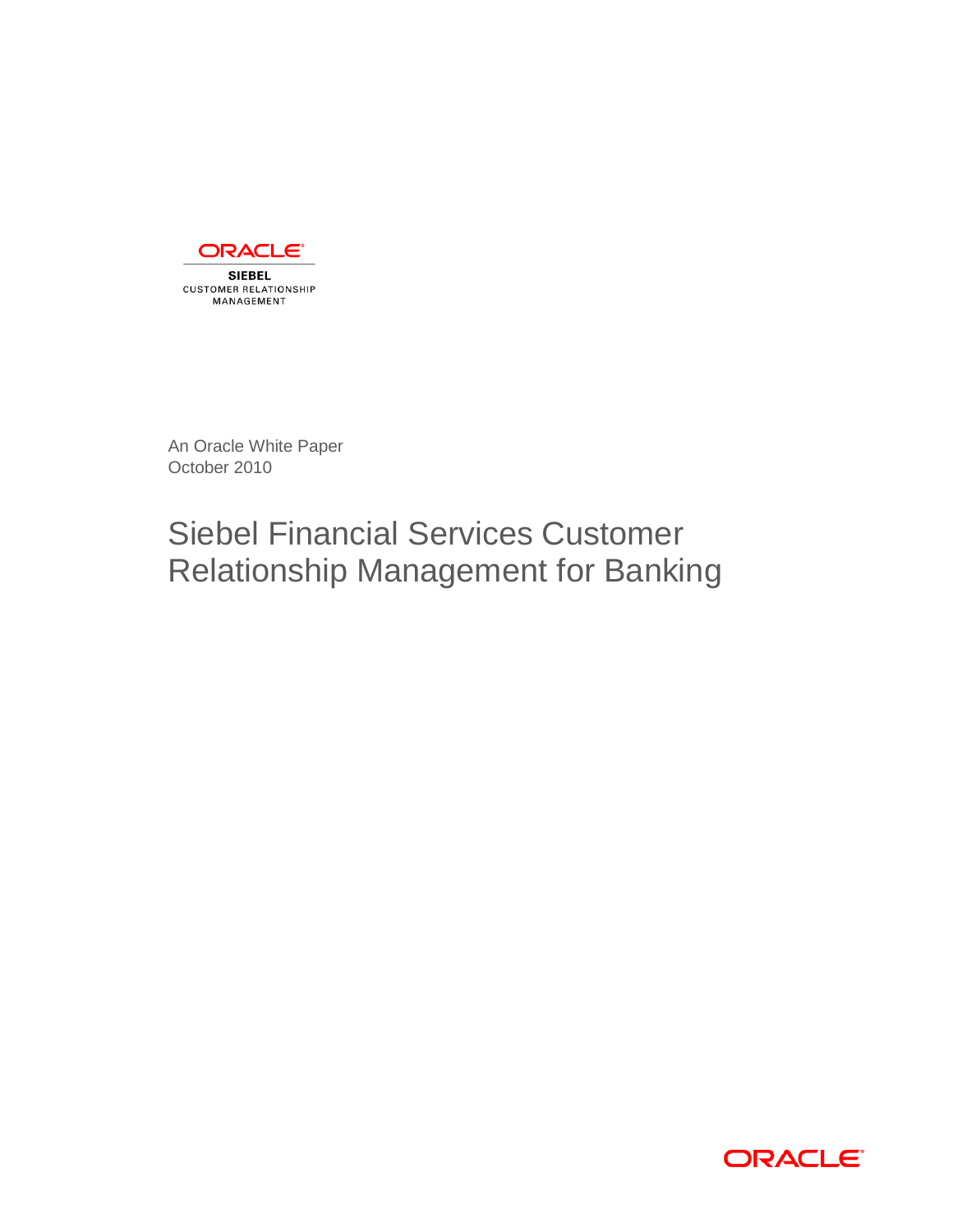# Executive Overview

Banks are in constant interaction with customers. A winning and proven strategy for the banking industry is to put your customer in the center of your business model and make your customer the focus. To build customer loyalty, and ultimately customer advocacy, you must provide a superior customer experience. It is crucial that you make every interaction—every moment of truth—a high-quality experience for the customer, whether they are considering a new service or product, scheduling a loan appointment, or using bill pay service. At the same time, you must also handle these interactions with operational efficiency to control costs and manage productivity.

### Introduction

Customers expect a cohesive front and strong branding, regardless of any siloed lines of business or IT systems that your enterprise may have. From a customer perspective, they are doing business with one company, regardless of product, service, or channel. Their level of satisfaction with that bank is measured by the accumulation of their experiences across customer touchpoints. To actively engage your customers, you need to be where they are, allowing your customers to efficiently and securely connect in person, online, and by phone. There are three key ways to provide a superior experience for the customer and a costconscious one for your business:

#### **Be where your customers are.**

- Allow customers to select their preferred method of interaction.
- Provide cross-channel support via phone, mobile, e-mail, chat, online over the Web, and face-to-face.
- Be available 24/7.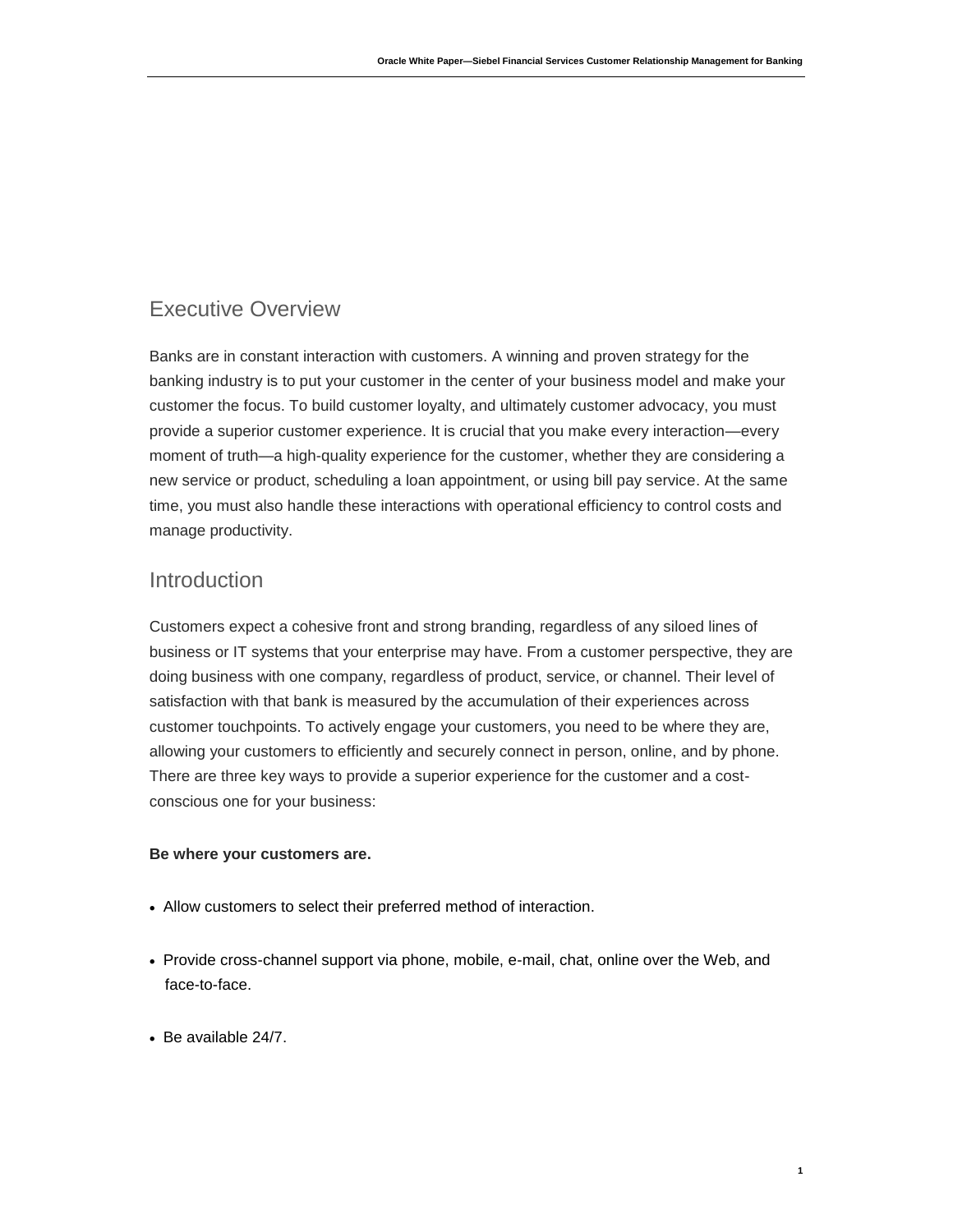#### **Ensure a consistent customer experience.**

- Make every interaction an extension of the previous one.
- Know your customer and their history, and anticipate their next likely activity.
- Provide personalized, unified, and consistent service, regardless of the channel.

#### **Gather actionable insight to continually optimize the customer experience.**

- Know who your most important customers are.
- Address vital customer issues proactively.
- Be responsive to strengthen customer loyalty.

Siebel Financial Services customer relationship management (CRM) applications from Oracle can help financial services institutions achieve these goals as well as maximize top- and bottom-line growth. They deliver a combination of transactional, analytical, and engagement features to manage all customer-facing operations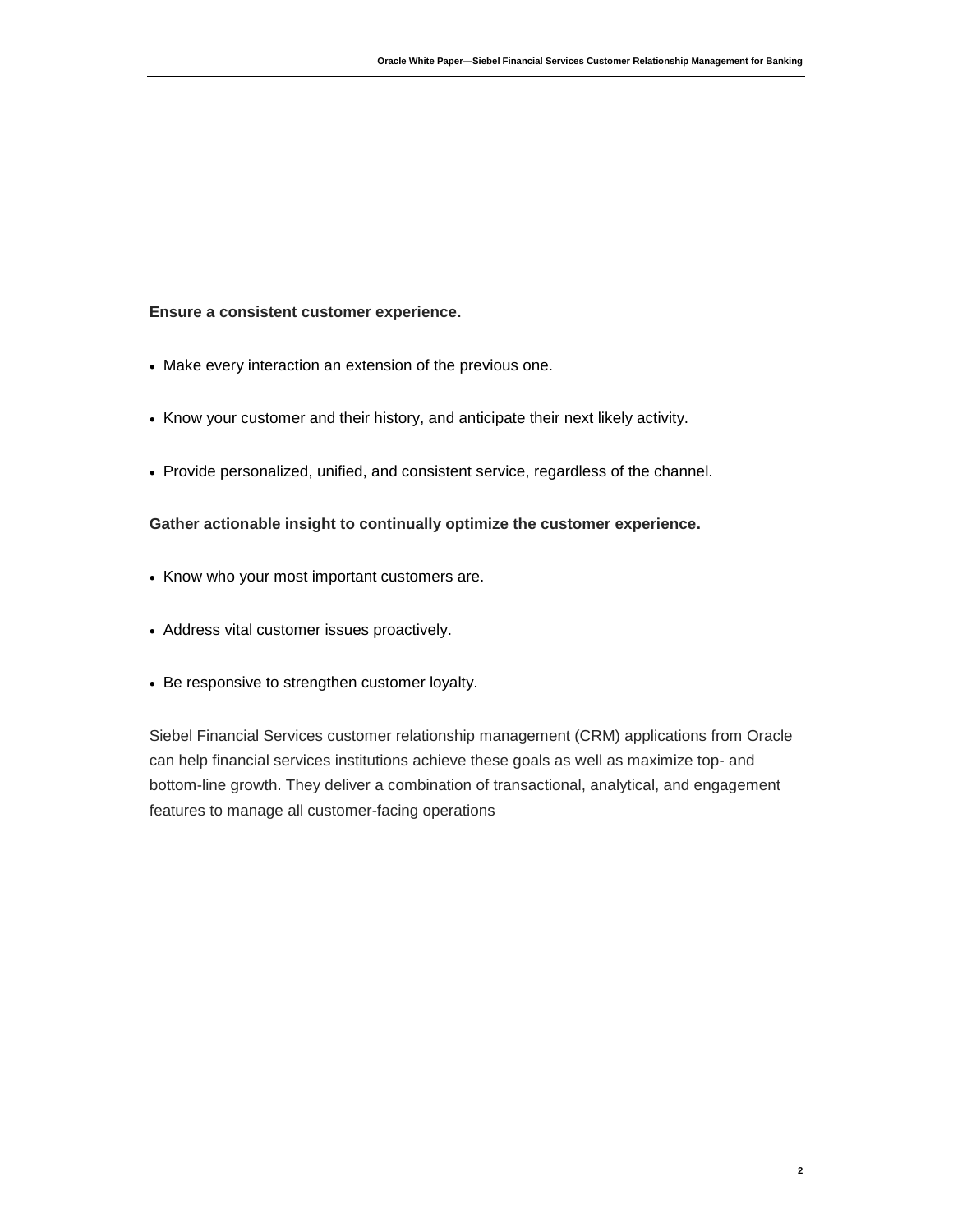# Siebel Financial Sales and Service Products

Siebel Sales and Siebel Service for financial services organizations are fully interoperable service solutions including service management and branch teller operations. Together, they deliver a comprehensive approach for front-office agents, offering capabilities to support sales, services, and CRM. The solutions increase sales effectiveness by giving agents tools to cross-sell and up-sell customers into products and services to meet their specific financial needs and objectives. Functionality around account origination and customer service reduce time and cost, increase accuracy, and improve customer satisfaction levels.

### Best Practice Sales Methodologies and Selling Tools

One of the Siebel Financial sales and service products, the Siebel Needs Analysis and Applications for Non-Credit module, provides analysis tools to help agents identify and recommend deposit, investment, and lending products and services. Siebel SmartScript creates scripted sessions that can be used to implement standard sales methodologies.

### Automated Account Origination Processes

Once a customer is cross-sold or up-sold products and services, an automated application process will initiate to fulfill the successfully completed sales of time-and-demand deposit products. Through the Siebel Credit Origination module, agents can also add credit products including mortgage, installment loan, and credit card to the universal application process. They can prequalify the customer, take the application, provide additional information about the product, and manage loan documentation. This module includes the five most frequently used credit calculators: loan amount, monthly payment, loan comparison, refinance break even, and loan payoff.

### A Customer-Centric Experience

Siebel Branch Teller delivers comprehensive transactional functionality, operational control, and actionable customer information to create a customer-centric experience. It seamlessly integrates with existing sales and service applications and includes a complete set of teller and supervisor transactions and a full set of support services.

Siebel Branch Teller empowers tellers to become highly effective and efficient revenue producers without affecting their ability to execute traditional teller transactions. It provides simple, one-step referrals based on targeted customer offers. The offers and referrals integrate with the Siebel Finance application as well as with other third-party CRM products to create a more holistic customer-centric strategy. This enables the tellers to effectively perform "retention intervention" for those customers the bank wants to retain while performing financial transactions. With Siebel Branch Teller, banks have the opportunity to expand the teller's role from that of a transaction-only agent to that of a customer service representative who is able to understand each customer's value and provide the appropriate level of service.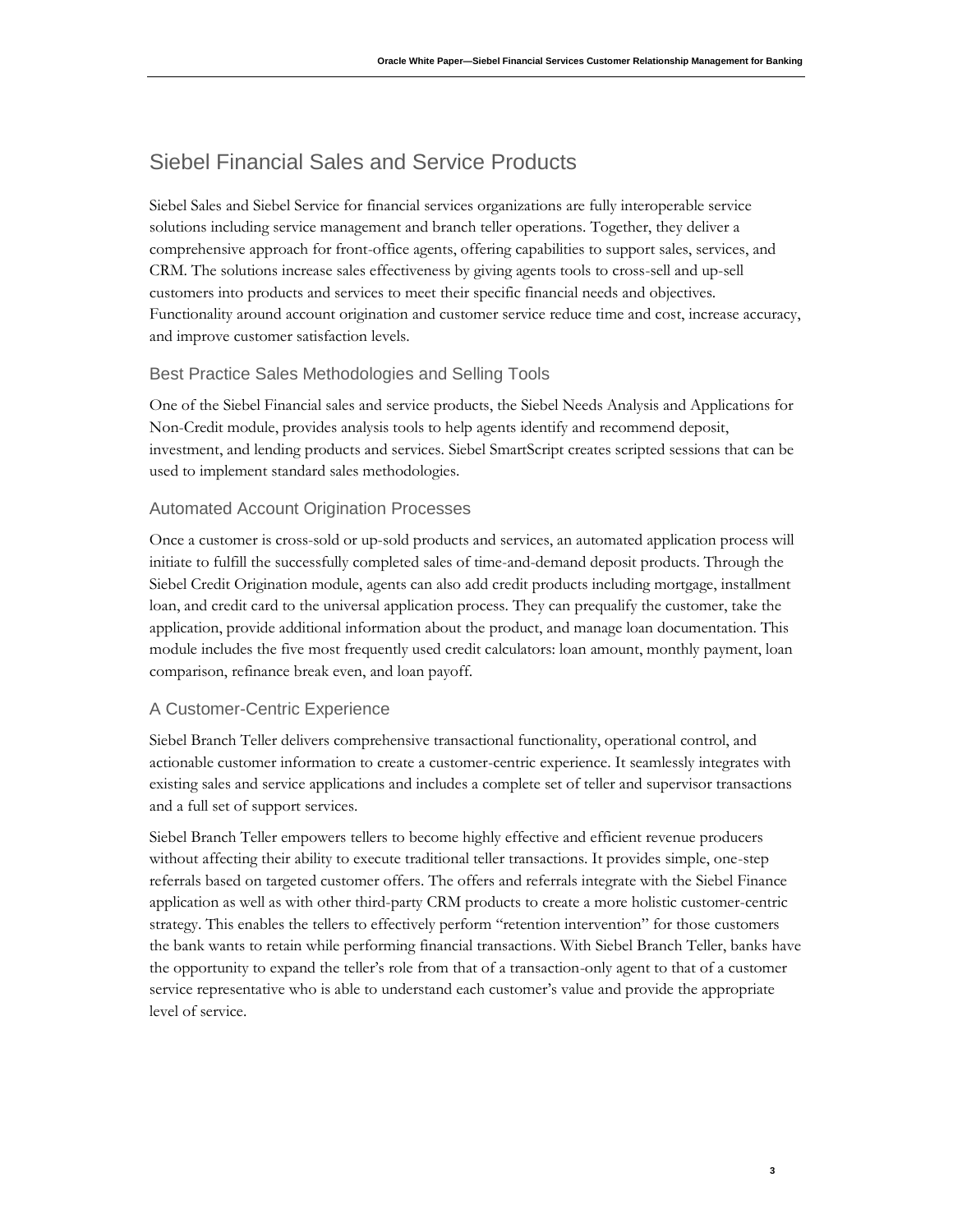#### Multichannel Campaign and Offer Management

Oracle's CRM solution for banking delivers a comprehensive set of capabilities for the design, execution, and management of personalized, permission-based campaigns across all channels of customer interaction. At the core of Oracle closed-loop marketing capability is a single data repository that captures and stores all customer, partner, and employee interactions across all channels. The bank can also use this solution to leverage built-in analytic capabilities to create complex sales-target groupings, analyze campaign and marketing ROI, and execute programs and campaign events associated with a marketing plan. Oracle provides a complete, end-to-end solution that links strategy and planning with execution and measurement, enabling more-relevant dialogue with customers and increasing the ROI from marketing programs.

### Siebel Contact Center for Banking

Siebel Contact Center for banking is a virtual contact center providing a unified, multichannel communication solution with a comprehensive, 360-degree view of the customer. Banks need to recognize all the ways in which customers reach out to them, and then service their customers according to their preferences. Additionally, banks should seek to maximize service interaction with agents. If you can transition positive customer experience into proactive agent interaction consistent with the customer's preferences, this momentum can translate into sales. So it's all about building trust by having a continuous dialogue with the customer, anytime and anywhere, and engaging them with cost-effective, relevant interactions.

#### Intelligent Customer Service

To rise above the crowd, banks must do more than meet traditional customer service expectations. This includes delivering intelligent customer service that adapts to evolving customer needs, banking business demands, and new technology. Intelligent customer service combines computer telephony integration and customer segmentation routing with customer solution management in order to transform customer service strategies into an exceptional, end-to-end customer experience. Additionally, Siebel CRM's integrated decision-making capabilities ensure that all your employees follow the same best practices as your best employees. Real-time predictive analytics use intelligence guidance to make the right recommendation at the right time about the best way to respond in customer interactions. Whether employees are working to resolve a service issue or attempting to upsell a customer, Siebel CRM can advise them on how to make the best decisions designed to ensure the success of the business.

#### Intelligent Service Delivery

Siebel Contact Center for banking manages all inbound customer interactions and routes calls to agents with the right skills and availability to drive end-to-end customer service. Siebel Contact Center for banking helps you improve customer satisfaction and service levels by intelligently routing requests received from multiple communication channels, including via phone, mobile, e-mail, chat, online over the Web, and face-to-face. The solution is designed to enable operational efficiencies in the areas of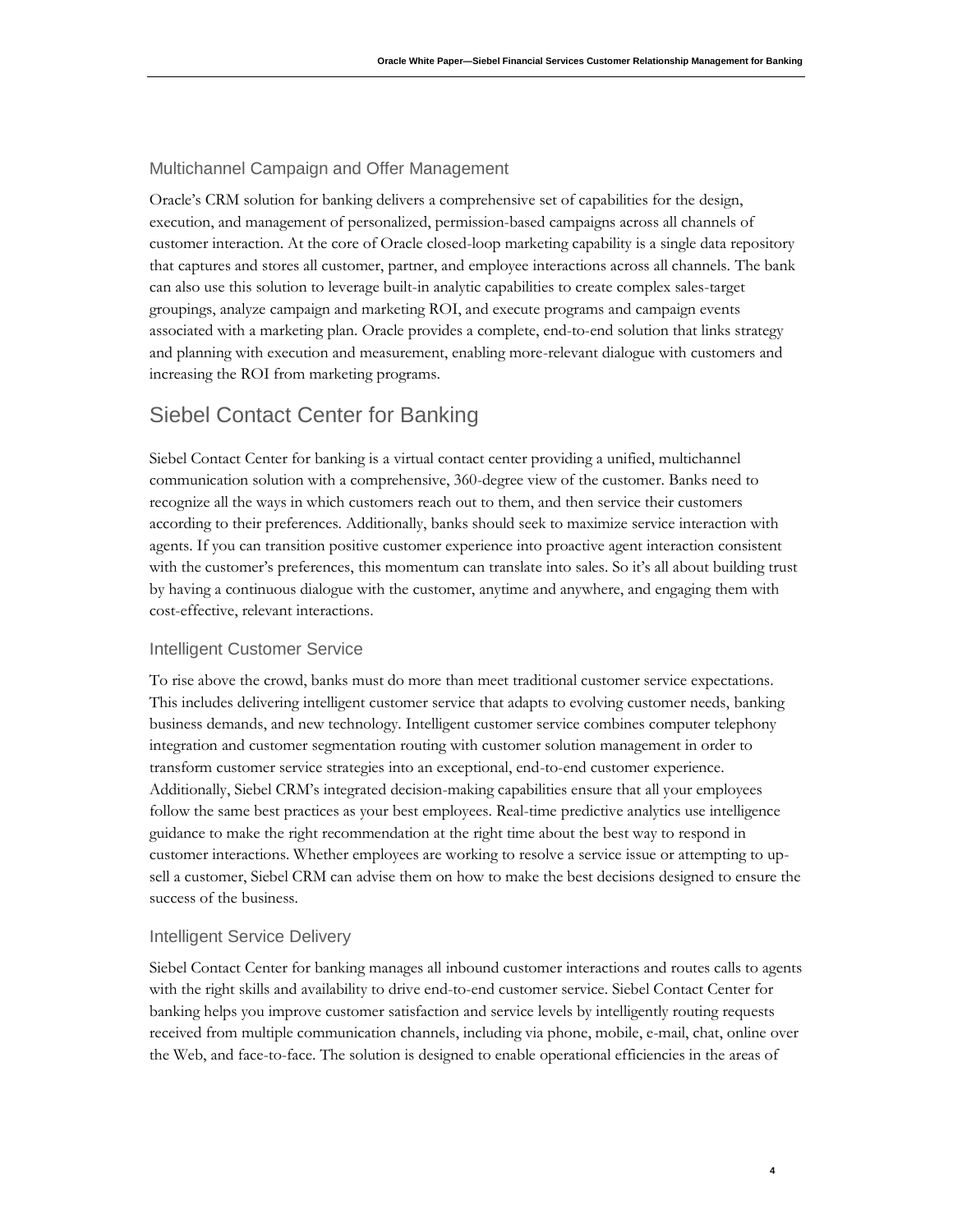account origination, bill pay, and customer inquiries, driving selected transactions through the lowestcost channels while ensuring high satisfaction. The solution allows agents to quickly scan general customer information, evaluate the reason for a call, search for known solutions, and rapidly locate relevant information to bring customer service issues to resolution. With dynamic call scripting that intelligently guides interactions, Siebel Contact Center for banking delivers fast, consistent support.

### Complete and Secure Customer View

Siebel Contact Center for banking provides you with a single view of each customer relationship, regardless of what channel is used for interaction. Agents and financial specialists have a comprehensive view of customer information including contacts, activities, assets, and transaction and payment histories.

Embedded banking functionality lets you efficiently manage business processes through service requests such as stop payment, transfers, fee reversal, check requests, and billing disputes. You can also simplify account privacy and security management with tools that automate changes and approvals, establish controlled access to accounts, and audit changes to records for the compliance and internal audit departments.

# Siebel Self-Service for Banking

Siebel Self-Service for banking includes e-billing & e-payments for flexible payment options and account management plus efficient self-service and support. With Siebel Self-Service for banking, banks can deliver personalized and interactive account e-statements to serve diverse business needs and decrease service costs, while offering a superior online customer experience. Your customers have convenient access to information on their accounts while you improve the quality of customer care, reduce support costs, and deepen customer relationships.

## Siebel Loyalty

Siebel Loyalty is a complete loyalty management solution offering personalized, relevant customer promotions with comprehensive point promotion and redemption capabilities. Oracle provides the industry's only comprehensive, end-to-end loyalty management solution integrated with the world's leading CRM solution.

Siebel Loyalty supports the entire loyalty program lifecycle, enabling you to enhance the effectiveness of your loyalty initiatives and deliver innovative, differentiated, and cost-effective programs that build long-term profitable relationships with your most-valuable customers. Benefits include targeted and personalized offers "on the spot"; tracking, earning, and spending of points; receiving relevant information in real time; and a rich cross-channel experience.

Siebel Loyalty includes loyalty best practices for member enrollment and management, tier management, accrual and redemption, personalized loyalty promotions and member communications, multichannel customer care, cross-industry partner management, and analytics.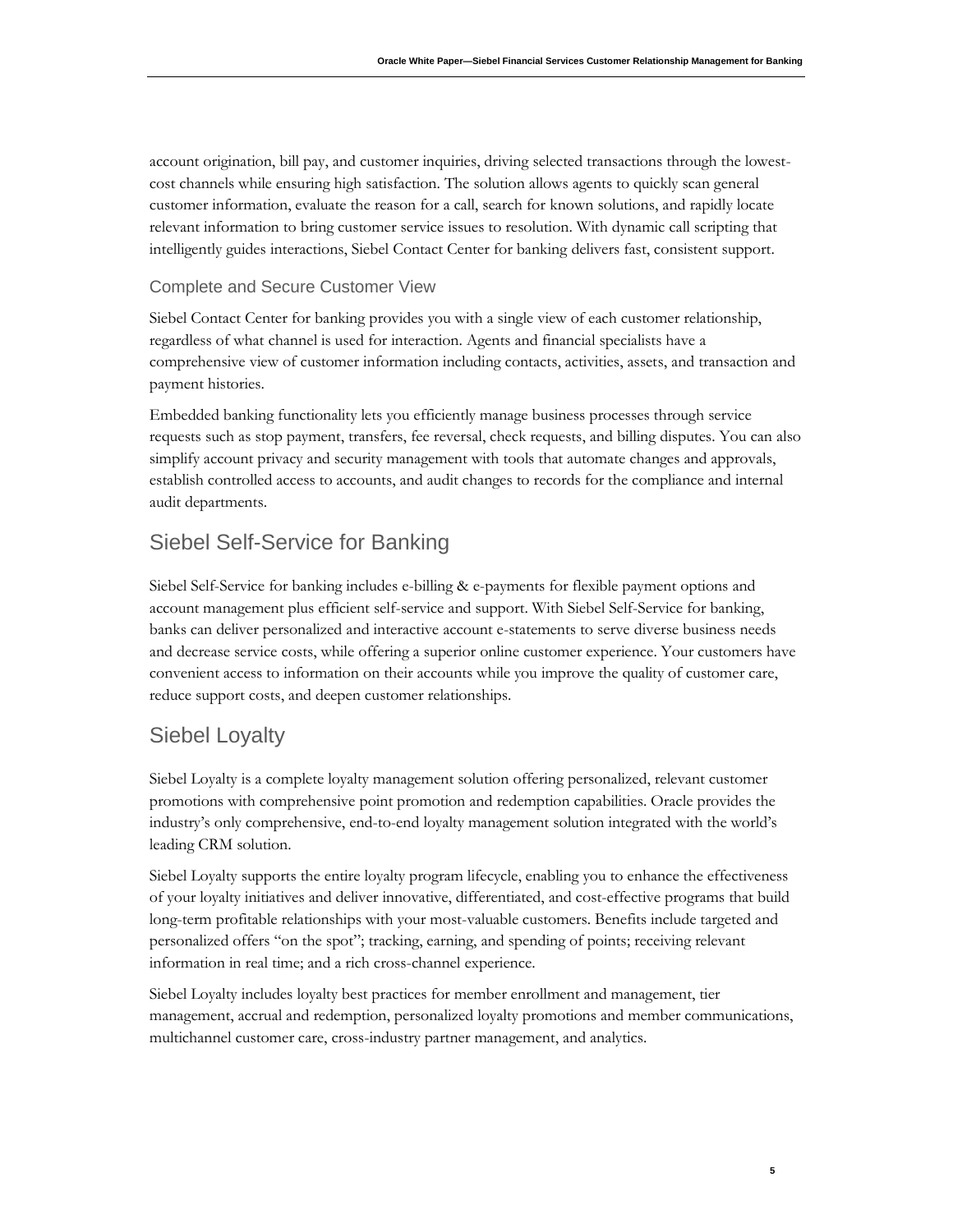# Siebel Financial Services Customer Order Management for Banking

Siebel Financial Services Customer Order Management for Banking supports packaging and bundling of financial services products during the account origination process. An end-to-end order management solution, it provides quote and order lifecycle management capabilities. These include a dynamic catalog and pricing solutions that banks can use to cross-sell and up-sell products and bundles of products such as residential mortgages, checking and savings accounts, and credit cards.

The solution provides customer service representatives with product information that they can combine with customer needs assessments to recommend products. It combines this information with knowledge of applicant group relationships to determine whether an applicant is eligible for a product, creating a guided sales process. Representatives can directly target sales contracts to customers. And the solution automates compatibility analysis, so branch sales representatives are able to quickly determine what options are best suited to customers.

Siebel Financial Services Customer Order Management for Banking complements the Siebel Dynamic Catalog to support the ability to browse, select, and configure products within a seamless, integrated product selection and configuration user interface. Customer service representatives and branch sales representatives can quickly assemble, originate, configure, and manage the offering of financial services product bundles. With this flexible, best practice framework, representatives can create sales and marketing product models for originating financial products for nonsecured lending, collateralized lending, mortgages, and other types of products.

# Oracle Analytics Solutions

In the competition to win and retain customers, understanding customer behavior and buying patterns is an increasingly difficult task. In order to retain high-value customers, banks must drive intelligent customer interactions. Only Oracle offers end-to-end performance and profitability analytics, which help identify selling opportunities in real time and target the right products to the right customers at the right time. Oracle provides leading prebuilt customer analytics applications for banking to drive these intelligent customer interactions:

- **Oracle Sales Analytics** enables your institution to seamlessly share information across teams, manage your sales pipeline, create quotes and proposals, configure products and services to meet customer needs, and provide an exceptional customer experience.
- **Oracle Service Analytics**, a solution for the entire service lifecycle, provides a complete analysis of the call center and field service business to help you understand the full cost of serving in a complex services business. Oracle Contact Center Telephony Analytics enables effective measuring and managing of multichannel contact center operations and key business processes and activities through detailed staffing, headcount, and scheduling analysis.
- **Oracle Marketing Analytics** is a comprehensive analytic solution that provides timely, fact-based insight into the marketing activities of the entire organization. All users, from marketing executives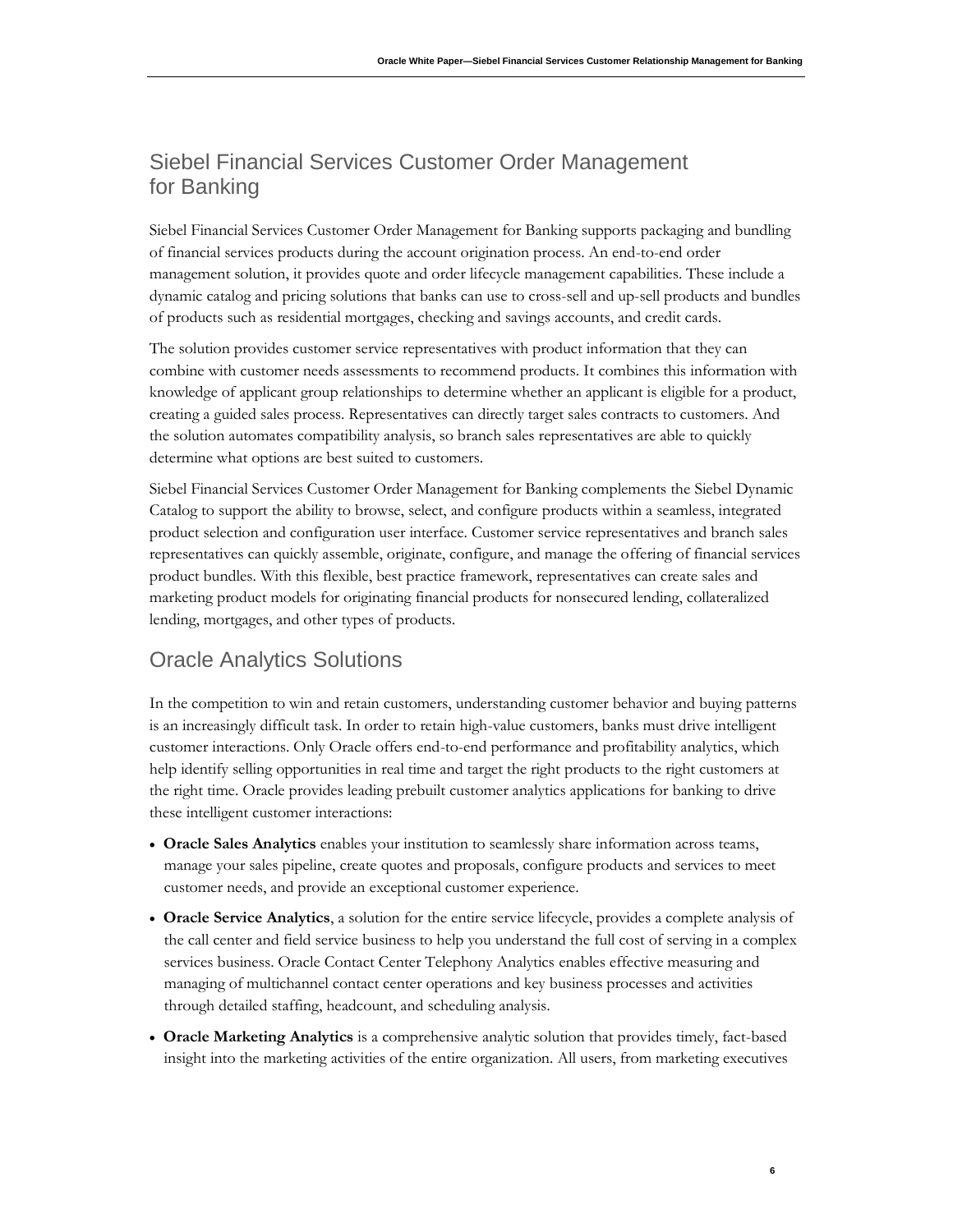to marketing analysts, get up-to-the-moment, complete, and in-context marketing insight—insight that is personalized, relevant, and actionable.

# Oracle Master Data Management Solutions

Banks realize that knowing more about the customer contributes to better service and growing the business. However, achieving this requires a single view of the customer across channels and products. All customer touchpoint channels need information to be available through the entire customer lifecycle. Oracle master data management solutions address the challenges of data quality and accuracy with a comprehensive set of data hubs, including a customer master for banking. The customer master for banking solution has the ability to consolidate information into one master repository from disparate systems or business lines. It then helps create, maintain, and distribute complete and accurate customer information across the enterprise, in a secure environment. Oracle master data management solutions enable banks to be more effective in knowing the customers, improving data quality, utilizing customer insight for successful interactions, and complying with privacy and regulatory requirements.

### **Conclusion**

Oracle understands the challenges that banking institutions encounter on a daily basis. Oracle's integrated CRM solutions for banking provide the capabilities required to operate in today's dynamic market and achieve customer centricity. These solutions are built on a modern, secure, open, scalable, and cost-effective technology platform using Oracle Application Integration Architecture and Oracle's core technology and tools. This service-oriented-architecture-based approach allows banks to extend the life of existing systems as they evolve to modern applications over time.

With its integrated front-to-back-office core banking solution, only Oracle offers complete support for banking. It makes sense, then, that all 10 of the top 10 global banks—in fact, most of the world's banks—use Oracle Applications to successfully run their businesses.

Talk with us about how Oracle's banking solutions can help you effectively support and retain your customers and put you in the best position to meet the challenges of today and tomorrow.